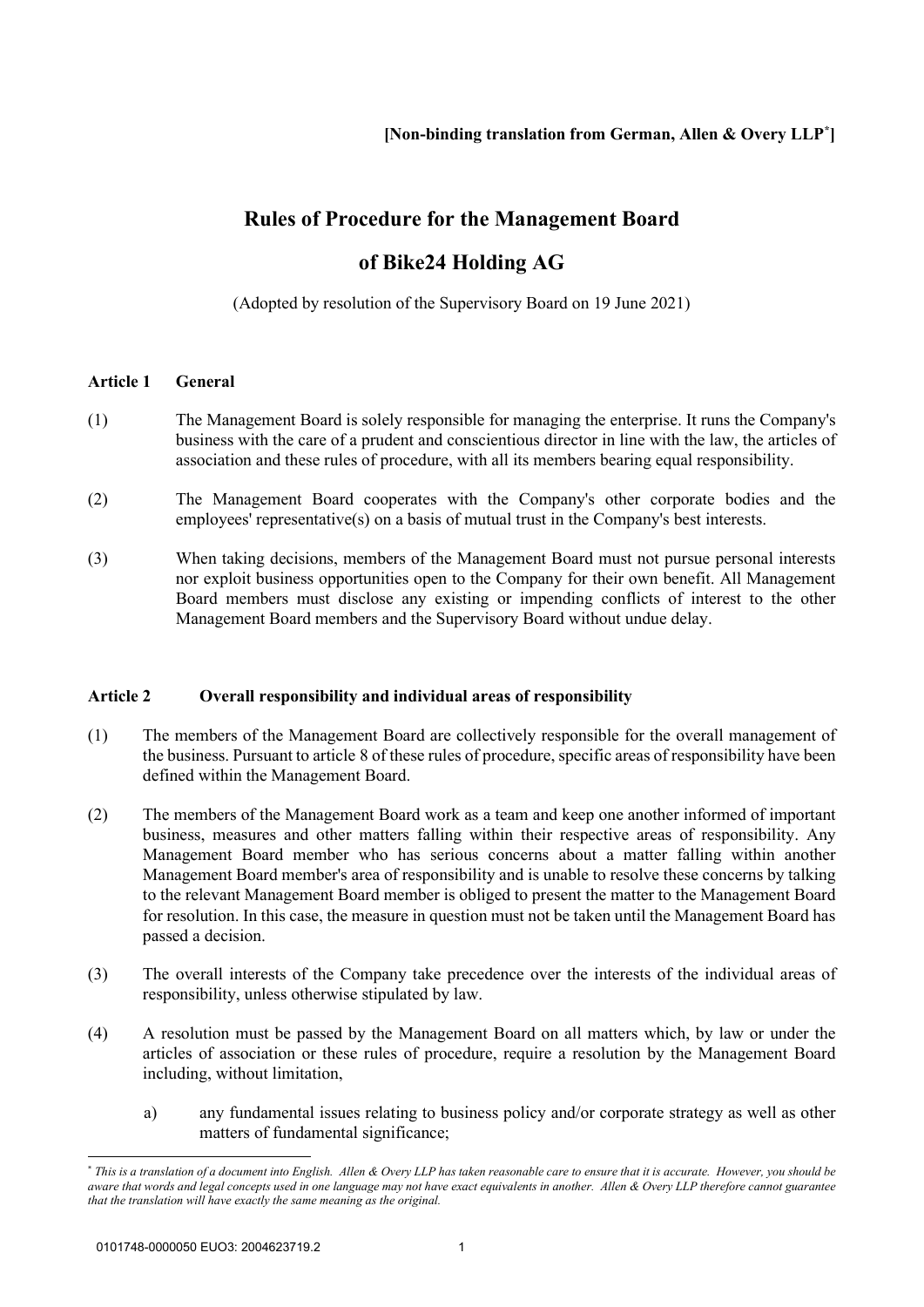- b) any measures relating to the establishment and supervision of a monitoring system within the meaning of section 91 (2) of the German Stock Corporation Act (*Aktiengesetz*; **AktG**);
- c) the annual planning and multi-year planning for the Company and the group;
- d) the preparation of the annual financial statements and consolidated financial statements, the management report and group management report as well as their submission to the Supervisory Board;
- e) the declaration of compliance pursuant to section 161 AktG;
- f) the convocation of the General Meeting;
- g) resolution proposals for the General Meeting;
- h) the submissions to the Supervisory Board and the General Meeting required by law or under the articles of association;
- i) any measures and transactions requiring the consent of the Supervisory Board;
- e) all matters submitted to the Management Board for resolution by its chair or a member.
- (5) Each member of the Management Board will be solely responsible for managing the area of responsibility assigned to them in line with the Management Board resolutions. This does not constitute any authority to represent the Company alone. Insofar as measures and transactions falling within one area of responsibility also affect one or more other areas of responsibility, the relevant Management Board member must consult the relevant other Management Board member(s) in advance. If no agreement can be reached, each Management Board member involved will be obliged to secure a resolution by the Management Board. In this case, the measure in question must not be taken until the Management Board has passed a decision.
- (6) Any transactions and measures falling within a particular area of responsibility which are of exceptional significance for the Company or which pose an exceptional financial risk require prior approval by the Management Board. The same applies to any measures and transactions for which the chair of the Management Board requests that a prior resolution be passed by the Management Board.
- (7) Each member of the Management Board is entitled to carry out any transactions and measures of the types specified in paragraph (5) sentence 2 and paragraph (6) without the prior approval of the Management Board or – in the case of paragraph (5) sentence  $2$  – without prior consultation with the other members involved if such member at their due discretion believes this is necessary in order to avoid imminent material disadvantages for the Company. The Management Board must be informed without undue delay (*unverzüglich*) if such transactions or measures are taken on this basis.
- (8) The Management Board may also instruct individual members of the Management Board to implement the resolutions and to carry out the measures and transactions that are incumbent on the Management Board, or form committees of the Management Board.

#### **Section 3 Reporting to the Supervisory Board**

(1) Without prejudice to the information duties incumbent on the chair of the Management Board pursuant to article 4 paragraph (4) of these rules of procedure, the Management Board will report to the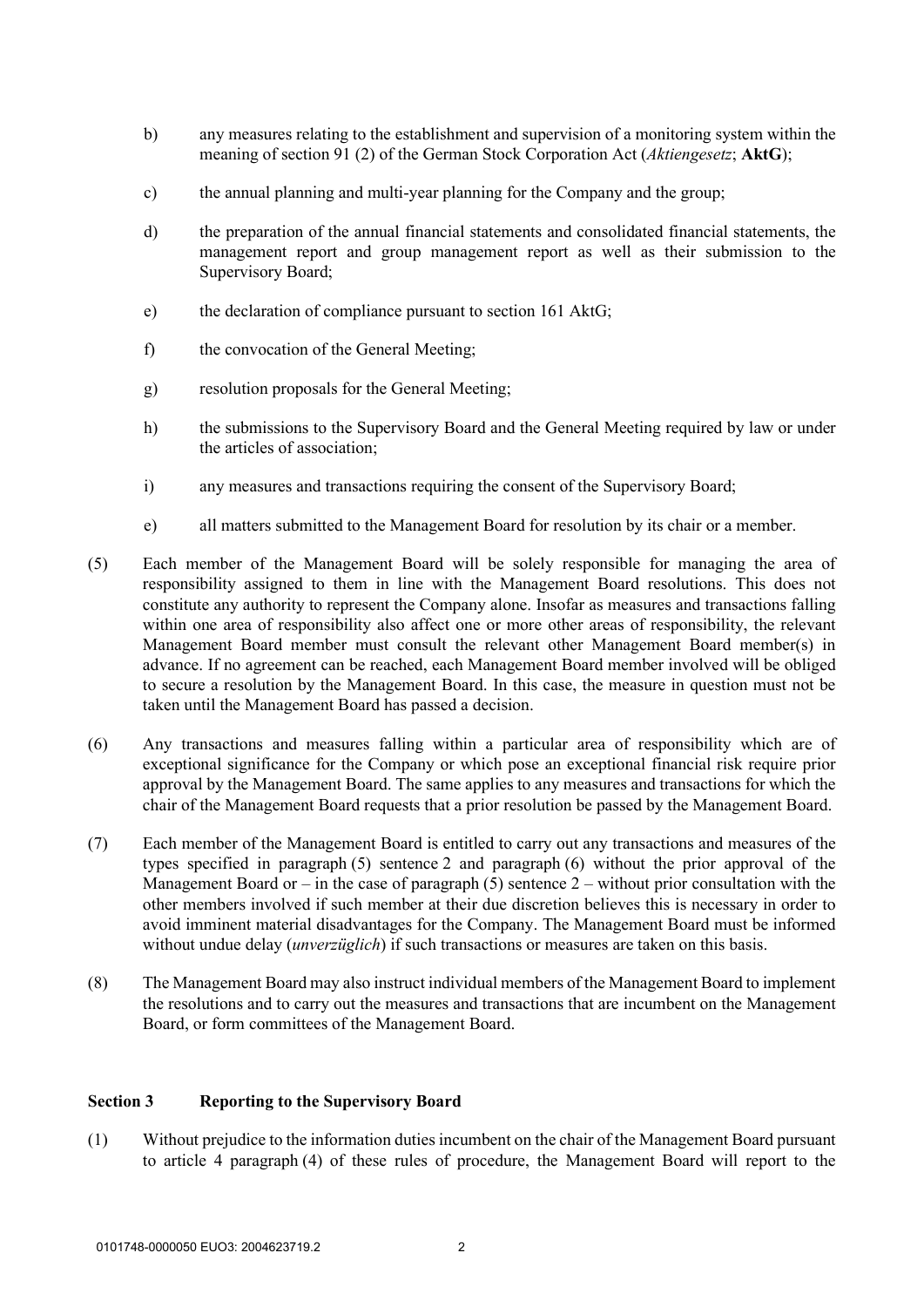Supervisory Board in a regular, timely and comprehensive manner in compliance with section 90 AktG.

- (2) Without prejudice to the Supervisory Board's right to request additional reports, the Management Board must also report to the Supervisory Board at least once every calendar quarter on issues relevant to the Company regarding its:
	- a) strategy;
	- b) planning;
	- c) business development; and
	- d) risk situation, risk management and compliance.
- (3) The Management Board must ensure that a compliance officer appointed by the Management Board will directly report to the audit committee on a quarterly basis, in the event of matters of importance and upon its request and also attend the meetings of the audit committee at the request of the chair of the audit committee.
- (4) The Management Board submits the annual planning and multi-year planning to the Supervisory Board and reports on any ways in which the course of business deviated from the defined plans and targets, stating the corresponding reasons.

#### **Section 4 Chair, Deputy**

- (1) The chair of the Management Board is responsible for coordinating the handling of affairs across all of the Management Board's factual areas of responsibility. The chair must seek to procure that the management of all areas of responsibility is uniformly aligned towards achieving the objectives determined by the resolutions of the Management Board.
- (2) The chair of the Management Board must be kept informed by the other members of the Management Board of all important matters within their areas of responsibility and may request to be informed of certain transactions or types of transactions in advance.
- (3) The chair represents the Management Board and the Company in interactions with the public, in particular with public authorities, associations, business organisations and publishing media. The chair may assign such duties to another member of the Management Board with respect to certain types of matters or in individual cases.
- (4) The chair is responsible for coordinating the Management Board in its cooperation with the Supervisory Board and its members. The chair of the Management Board will regularly inform the chair of the Supervisory Board of the status of the Company's business transactions and its position. The chair of the Management Board must inform the chair of the Supervisory Board without undue delay of any events of importance and any business matters which may significantly impact the Company's position.
- (5) If the chair is indisposed, the deputy will assume the duties and powers assigned to the chair outside of article 9 of these rules of procedure. The deputy chair is not entitled to a casting vote (article 6 paragraph (2) sentence 3 of these rules of procedure).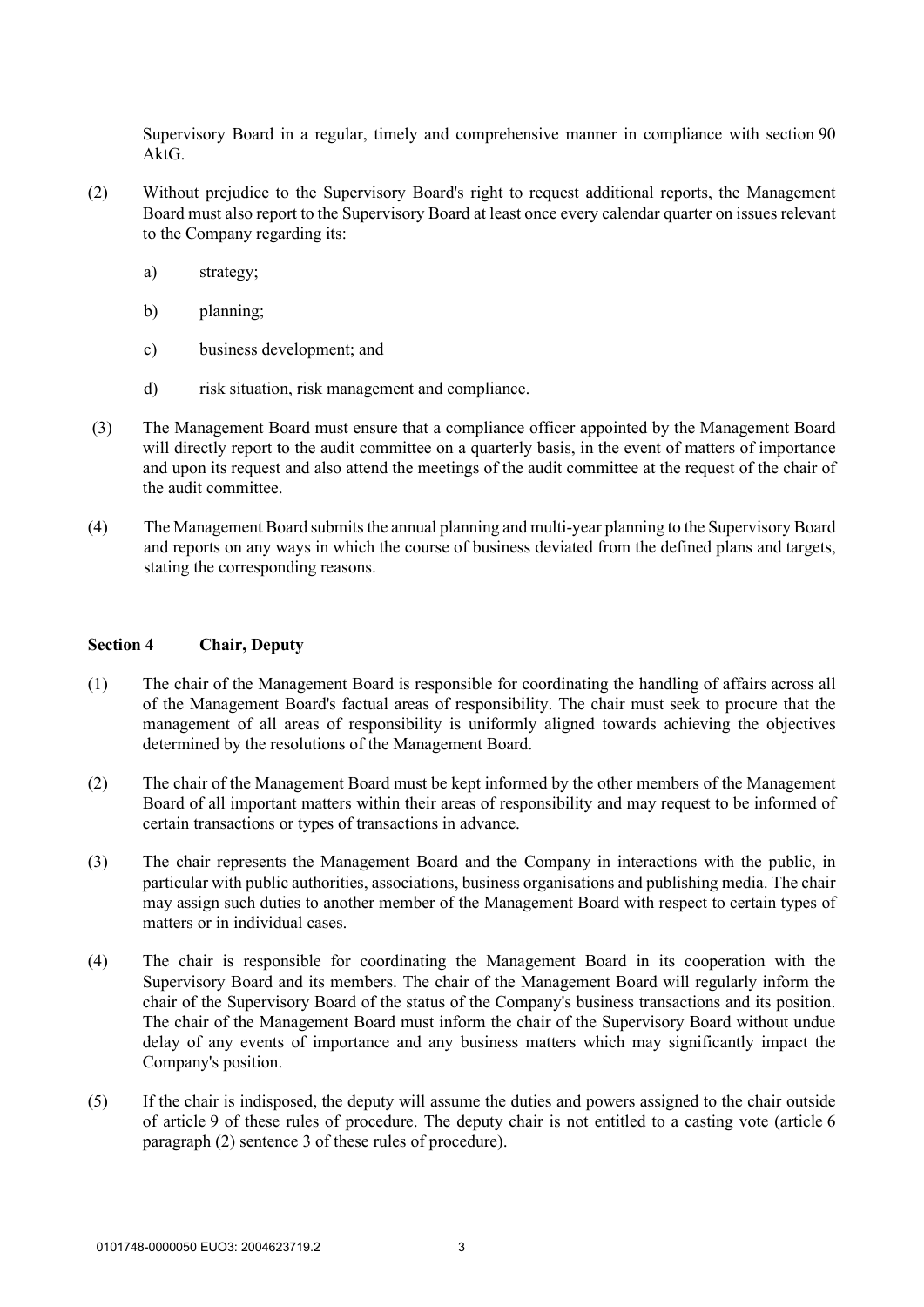## **Article 5 Meetings**

- (1) Management Board meetings are held if decisions relating to multiple areas of responsibility need to be taken, if so required in the interests of the Company or if a Management Board member requests that such meeting be convened. Each member may request the convocation of a meeting, stating the matters to be discussed. Each member also has the right to request that an item be added to the agenda.
- (2) Meetings will be convened by the chair or, in their absence, by their deputy sending an invitation in writing or by fax, e-mail or other standard means of communication, with 7 days' notice being given. The day on which the invitation is sent and the day on which the meeting is to be held do not count toward the notice period. In urgent cases, the chair may shorten the notice period and also call the meeting orally, by telephone or by any other appropriate means of electronic communication. The agenda must be communicated in the invitation and the resolution proposals relating to the agenda items should also be sent.
- (3) The Management Board members will agree one or more methods for ensuring that the invitation is received by the respective member.
- (4) The meetings will generally be held in person. Meetings can be held in person, virtually (via reciprocal electronical audio/video link) or in the form of a conference call, or individual members may participate via reciprocal electronical audio/video link, by telephone or by conference call. In such cases, without prejudice to article 6 of these rules of procedure, resolutions can also be passed via reciprocal electronical audio/video link, by telephone or by conference call. The chair will decide on the format in which the meeting is to be held and should communicate this format or possible formats in the convocation.
- (5) The chair will chair the meetings. This involves in particular determining the order in which the agenda items are to be addressed, as well as the order and type of voting to be held at the meeting. The chair may postpone discussion and voting on individual agenda items unless the majority of the Management Board members is of the opinion that the agenda item in question cannot be postponed.
- (6) The chair may determine that persons who are not members of the Management Board should be invited to advise on particular agenda items.

## **Article 6 Resolutions**

- (1) If the Management Board comprises only two persons, the Management Board will constitute a quorum if all its members participate in passing the resolution, unless otherwise mandatorily prescribed by law or the articles of association. If the Management Board comprises more than two persons, it will constitute a quorum if more than half of its members participate in passing the resolution.
- (2) Management Board resolutions should be passed unanimously as far as possible. If unanimity cannot be achieved, resolutions must be passed by the majority of votes cast, unless otherwise mandatorily prescribed by the law, the articles of association or these rules of procedure. If the Management Board comprises only two persons, resolutions can only be passed unanimously. If the Management Board comprises more than two persons, the chair of the Management Board, if such chair has been appointed by the Supervisory Board, will have the casting vote should a vote be tied (final vote).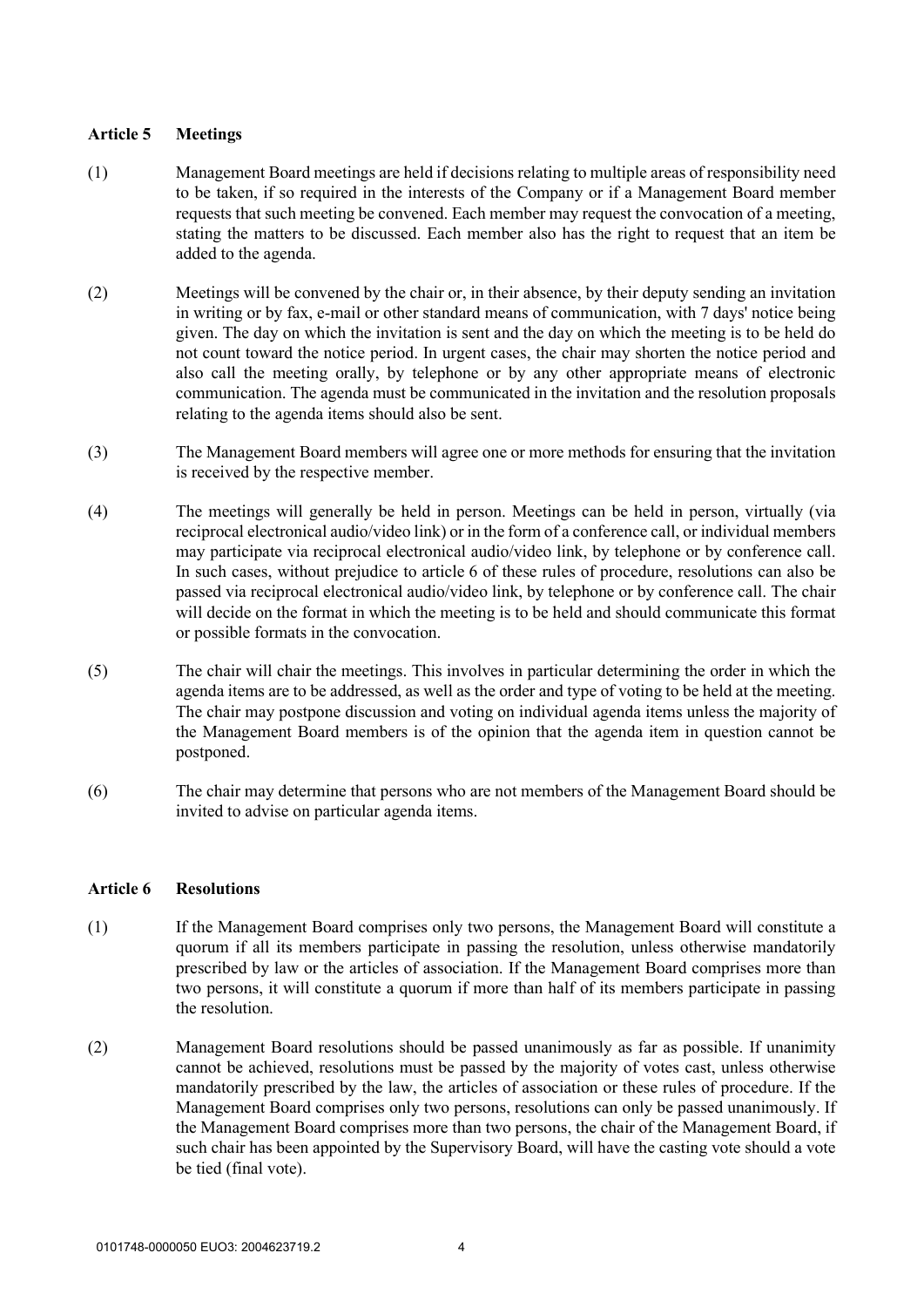(3) On the instruction of the chair, resolutions may also be passed outside of meetings by way of votes prepared in writing or in text form and sent by post, e-mail or other electronic means or via other standard means of communication or by way of votes communicated by telephone, electronically or via other standard means of communication, or via a combination of these formats or by combining the passing of a resolution at a meeting and outside of a meeting. The chair will send a request to the members in writing, in text form, electronically or using other standard means of communication, that they vote on a particular resolution proposal, with the format for passing the resolution being specified. A voting deadline of 7 days may be set. The day on which the request is sent and the day on which the voting declaration is received do not count toward the deadline. The chair may shorten the deadline in urgent cases. If a member fails to cast either a yes or no vote and does not issue an express declaration of their intention to abstain before the deadline, this will be deemed non-participation when determining the quorum pursuant to paragraph (1).

#### **Article 7 Minutes**

- (1) Minutes must be prepared of all meetings of the Management Board and must be signed by the chair of the meeting.
- (2) The minutes must specify the place, date and time (beginning and end) of the meeting, the attendees, the agenda items, the material content of the discussions and the resolutions passed by the Management Board. The minutes should be sent to all Management Board members within one week of the meeting. At its next meeting, the Management Board will pass a resolution on approving the minutes, which resolution is not a prerequisite for the effectiveness of the other resolutions passed.
- (3) Minutes must also be kept of the passing of resolutions pursuant to article 6 paragraph (4) above, and must be signed by the chair. These minutes must contain details of the format for passing resolutions, the date on which the request for votes was issued, the date on which each vote declaration or the express declaration of the intention to abstain was received, the date on which the number of declarations required to achieve quorum was received and the date on which the majority required to pass the resolution was achieved, and the result of the voting. Paragraph (2) sentences 2 and 3 apply *mutatis mutandis*.

### **Article 8 Distribution of Responsibilities**

- (1) Without prejudice to the Management Board's overall responsibility, the individual members of the Management Board are assigned individual areas of responsibility comprising the respective tasks set out below:
	- a) CEO (chair): group strategy and organisation, corporate communication, marketing, logistics, procurement and all other tasks that do not fall within the financial resort's scope of responsibilities,
	- b) CFO: financing, financial assets, controlling, audits, risk management, accounting, law and taxes, capital markets information, investor relations, IT, HR, customer service and local stores.
- (2) The Management Board will determine the rules pursuant to which its members will act as deputies for absent members.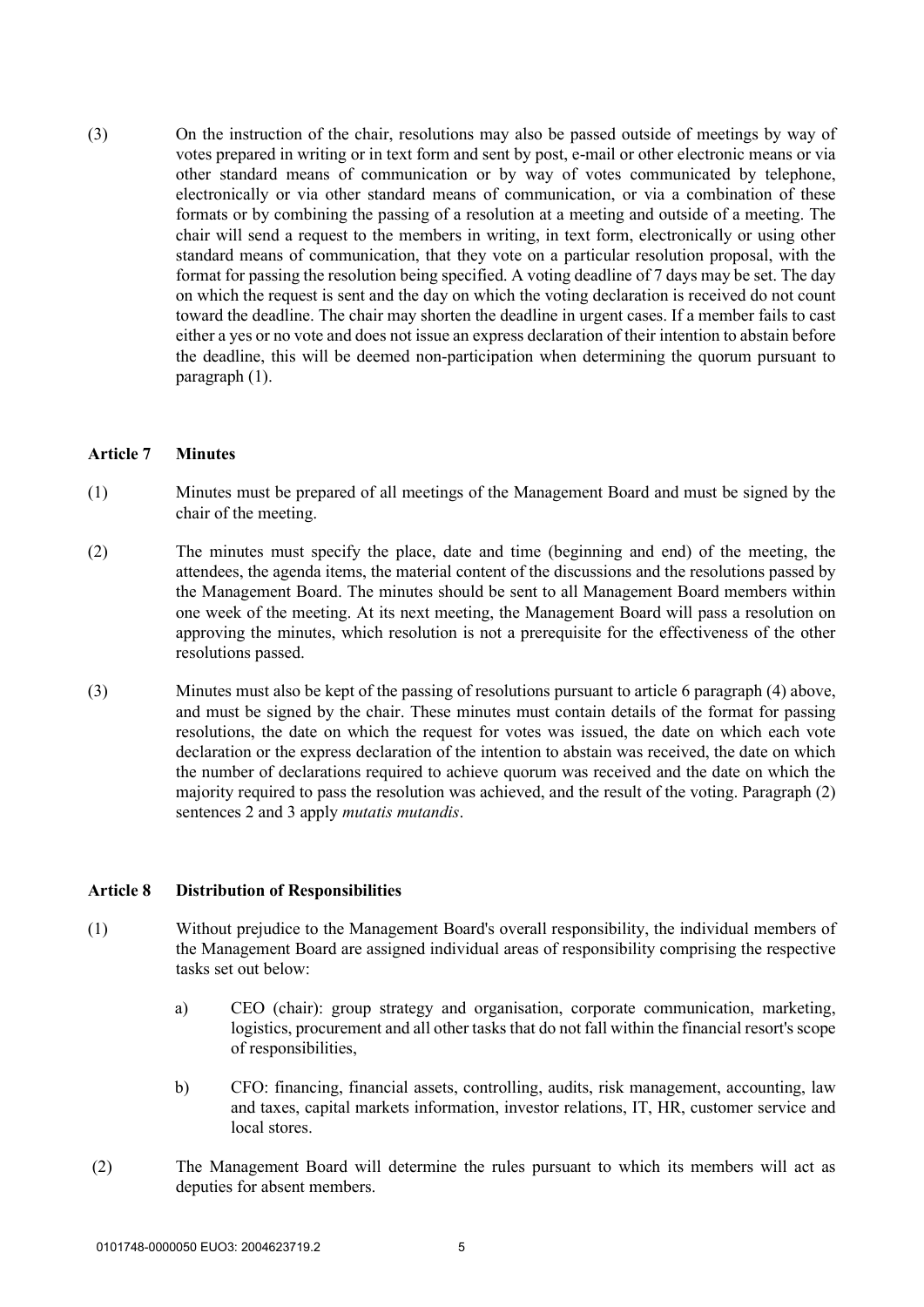(3) If the respective area of responsibility for a particular matter is unclear, the Management Board may allocate the matter to a particular area of responsibility by passing a unanimous resolution. The Supervisory Board must be informed and given the opportunity to amend these rules of procedure at its next achievable meeting.

#### **Article 9 Transactions subject to approval**

- (1) The Management Board requires Supervisory Board approval for the following types of transaction:
	- a) the annual planning and multi-year planning for the Company and the group;
	- b) any acquisition and/or disposal of companies, business units and equity interests, including participation in capital increases or decreases, and transformation measures, including in particular mergers and demergers, insofar as the fair market value of the company, business unit, equity interest or the legal entity or asset being transferred is equal to or greater than EUR 5 million. Supervisory Board approval can be granted by the general committee for transactions relating to an amount of up to EUR 10 million;
	- c) the adoption of new business fields and the limitation or surrender of existing business fields, insofar as such business fields account for revenues representing at least 2 % of the total group revenues for the last full financial year;
	- d) any acquisition and/or disposal of movable fixed assets, insofar as the value of the investment or divestment is equal to or greater than EUR 5million. Supervisory Board approval can be granted by the general committee for transactions relating to an amount of up to EUR 10 million;
	- e) any acquisition, construction work on and/or disposal or encumbrance of real property, rights equivalent to real property and rights to real property, insofar as the value in the individual case is equal to or greater than EUR 5 million. Supervisory Board approval can be granted by the general committee for transactions relating to an amount of up to EUR 10 million;
	- f) any borrowing of funds, in particular in the form of loans, any assumption of securities, guarantees or similar liability arrangements, creation of security or execution of other financial transactions, insofar as the resulting value of the liability, liabilities or security in the individual case is equal to or greater than EUR 10 million. Supervisory Board approval can be granted by the general committee for transactions relating to an amount of up to EUR 20 million;
	- g) any termination of court or arbitral proceedings concerning a value in dispute in excess of EUR 5 million by way of a waiver or settlement or out-of-court settlement with a settlement value in excess of EUR 5 million. Supervisory Board approval can be granted by the general committee for transactions relating to an amount of up to EUR 10 million;
	- h) any conclusion of business transactions with related parties, insofar as the value of the transactions with the respective related party account for a value greater than 1.5% of the Company's sum of the fixed and current assets of pursuant to section 266 paragraph 2 letters A and B of the German Commercial Code (*Handelsgesetzbuch*) in accordance with the most recently adopted annual financial statements of the Company;